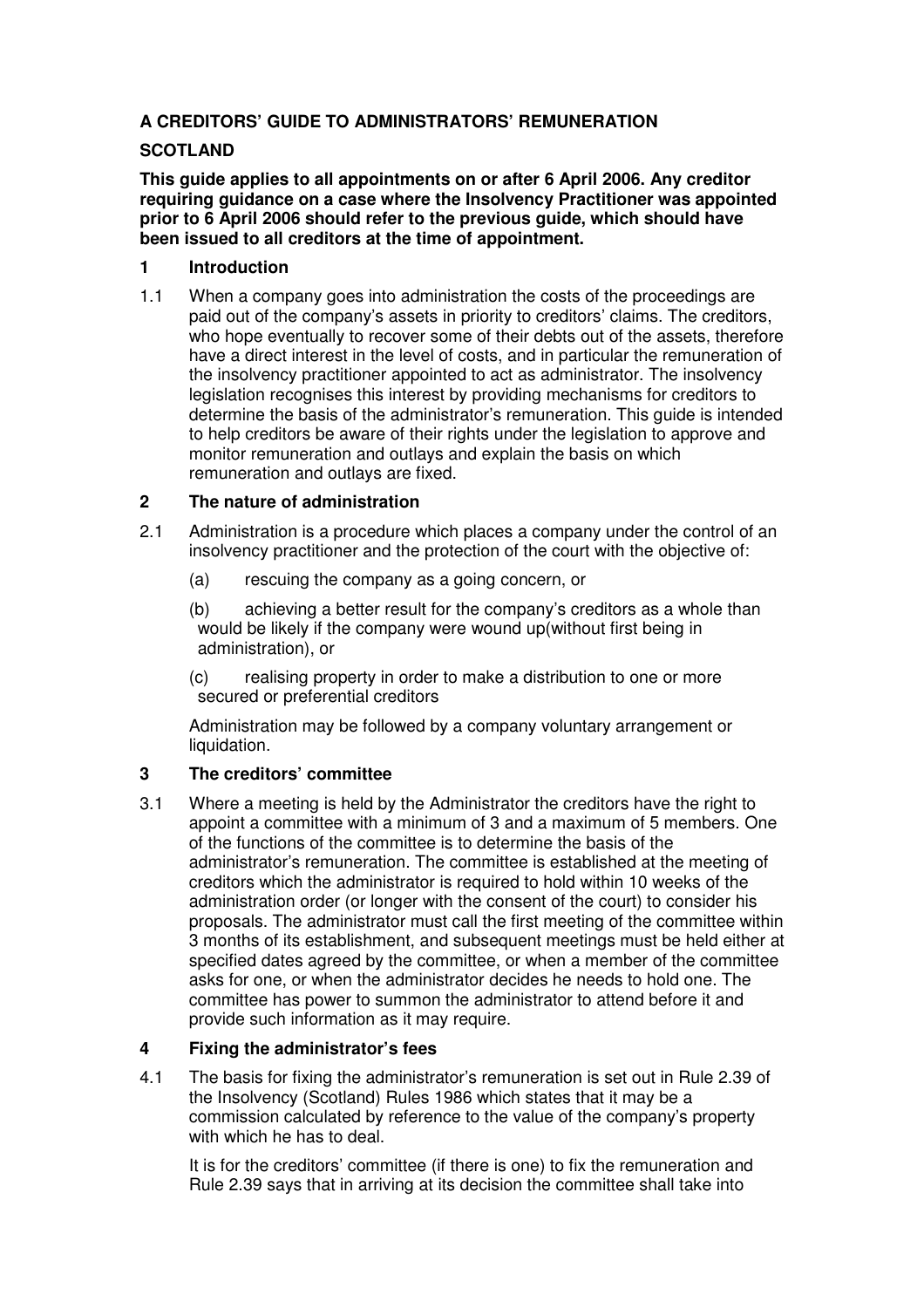account:

- the work which, having regard to the value of the company's property, was reasonably undertaken by the administrator; and
- the extent of his responsibilities in administering the company's assets.

 Although not specifically stated in the rules, the normal basis for determining the remuneration will be that of the time costs properly incurred by the administrator and his staff.

- 4.2 If there is no creditors' committee, or the committee does not make the requisite determination, the administrator's remuneration will be fixed by the creditors.
- 4.3 Where no meeting is held, the administrator's remuneration is approved by each secured creditor of the company or where a distribution to the preferential creditors is proposed by each secured creditor and 50% in value of the preferential creditors disregarding those who do not respond or withhold approval.

#### **5 What information should be provided by the administrator?**

- 5.1 Claims by the administrator for the outlays reasonably incurred by him and for his remuneration shall be made in accordance with Rule 2.39 of the Insolvency (Scotland) Rules 1986 which provides that within two weeks after the end of an accounting period, the administrator shall submit to the creditors' committee or if there is no creditors' committee, to a meeting of creditors.
	- his accounts of intromissions for audit;
	- a claim for the outlays reasonably incurred by him and for his remuneration, broken down into category 1 disbursements, being those costs where there is specific expenditure relating to the administration of the insolvent's affairs and referable to payment to an independent third party, and category 2 disbursements, which are costs which include elements of shared or allocated costs, and are supplied internally by the administrator' own firm and
- 5.2 The administrator may at any time before the end of an accounting period submit to the creditors' committee or a meeting of creditors an interim claim for category 1 and 2 disbursements reasonably incurred by him and for his remuneration.
- 5.3 When seeking agreement to his fees and disbursements, the administrator should provide sufficient supporting information to enable the committee or the creditors to form a judgement as to whether the proposed fee and disbursements are reasonable having regard to all circumstances of the case. The nature and extent of the supporting information which should be provided will depend on:
	- the nature of the approval being sought:
	- the stage during the administration of the case at which it is being sought; and
	- the size and complexity of the case.
- 5.4 Where, at any creditors' committee meeting or meeting of creditors, the administrator seeks agreement to the terms on which he is to be remunerated, he should provide the meeting with details of the charge-out rates of all grades of staff, including principals, which are likely to be involved on the case.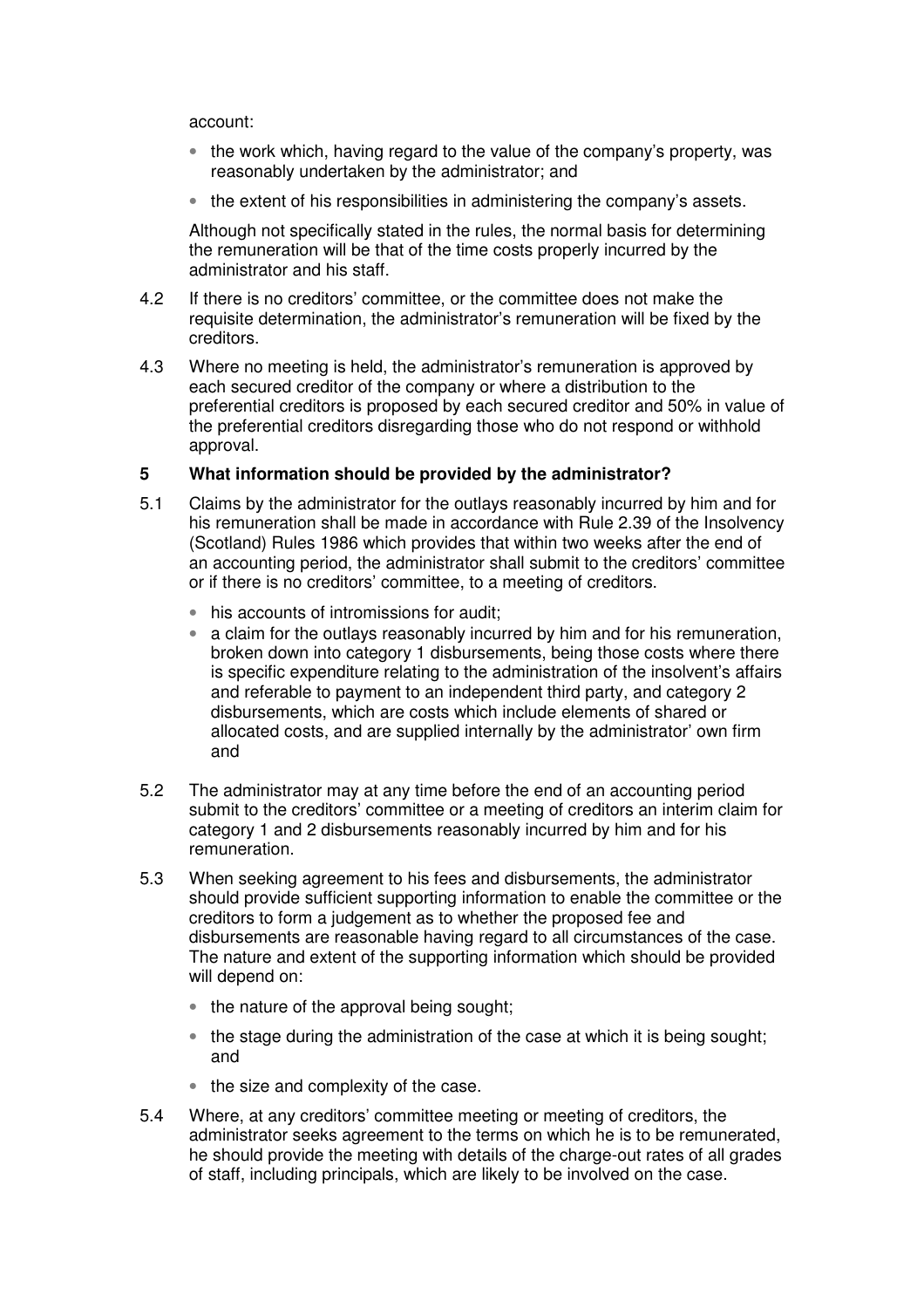- 5.5 Where the administrator seeks agreement to his remuneration during the course of the administration, he should always provide an up to date receipts and payments account. Where the proposed remuneration is based on time costs the administrator should disclose to the committee or the creditors the time spent and the charge-out value in the particular case, together with, where appropriate, such additional information as may reasonably be required having regard to the size and complexity of the case. The additional information should comprise a sufficient explanation of what the administrator has achieved and how it was achieved to enable the value of the exercise to be assessed (whilst recognising that the administrator must fulfil certain statutory obligations that might be seen to bring no added value for creditors) and to establish that the time has been properly spent on the case. That assessment will need to be made having regard to the time spent and the rates at which that time was charged, bearing in mind the factors set out in paragraph 4.1 above. To enable this assessment to be carried out it may be necessary for the administrator to provide an analysis of the time spent on the case by type of activity and grade of staff. The degree of detail will depend on the circumstances of the case, but it will be helpful to be aware of the professional guidance which has been given to insolvency practitioners on this subject. The guidance suggests the following areas of activity as a basis for the analysis of time spent:
	- Administration and planning
	- Investigations
	- Realisation of assets
	- Trading
	- Creditors
	- Any other case specific matters

The following categories are suggested as a basis for analysis by grade of staff:

- Partner
- Manager
- Other senior professionals
- Assistants and support staff

The explanation of what has been done can be expected to include an outline of the nature of the assignment and the administrator's own initial assessment, including the anticipated return to creditors. To the extent applicable it should also explain:

- Any significant aspects of the case, particularly those that affect the amount of time spent.
- The reasons for subsequent changes in strategy.
- Any comments on any figures in the summary of time spent accompanying the request the administrator wishes to make.
- The steps taken to establish the views of creditors, particularly in relation to agreeing the strategy for the assignment, budgeting, time recording, or the drawing, or agreement of remuneration.
- Any existing agreement about remuneration.
- In cases where there are distributable funds available to unsecured creditors by means of the creditors' prescribed part, how the administrator has allocated remuneration and costs with regard to dealing with the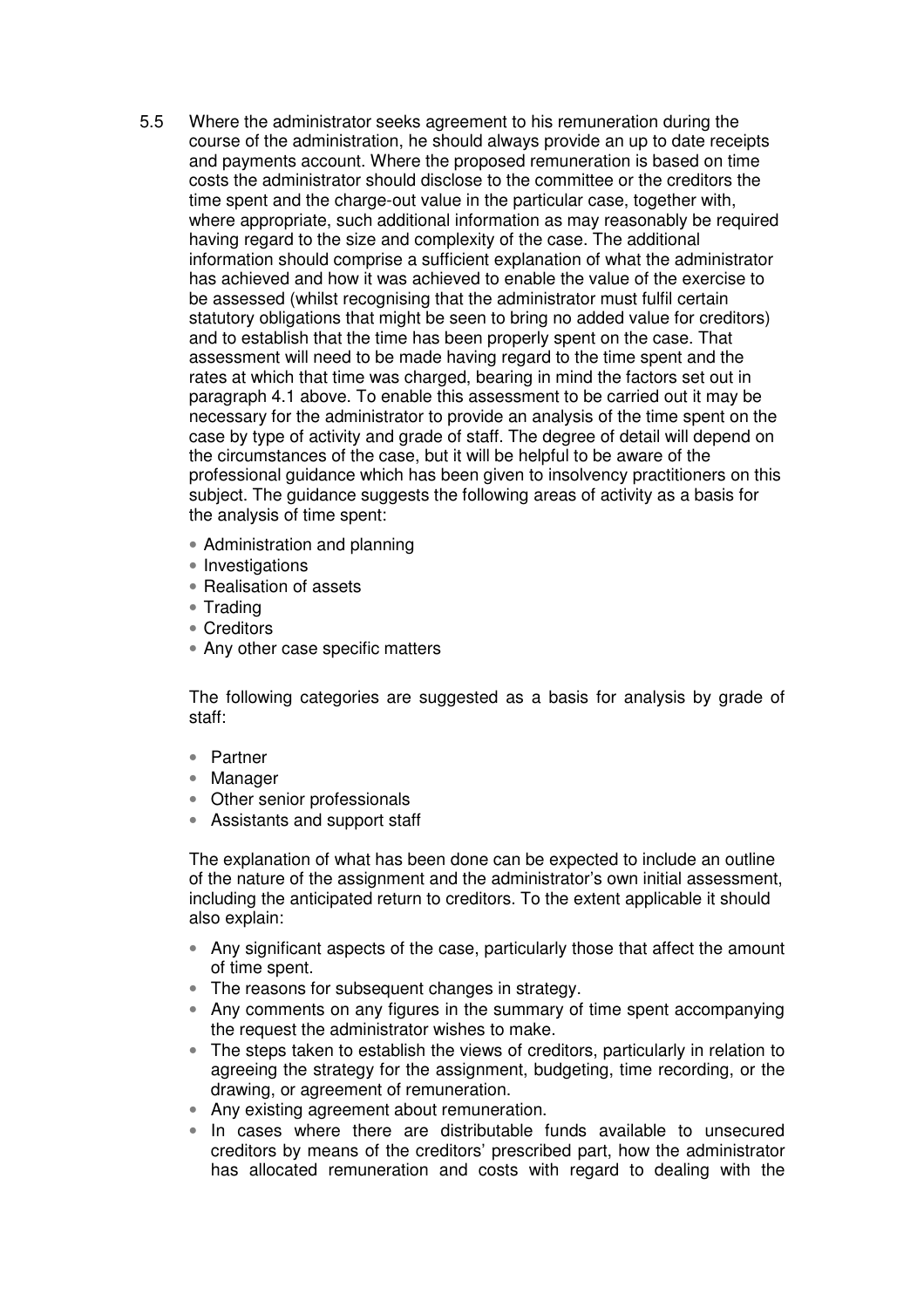administration of and agreeing of unsecured creditors' claims. Remuneration in respect of time spent dealing with issues specific to the funds for ordinary creditors will be applied against the creditors prescribed part, prior to the funds being distributed, and will **not** be applied against the total funds available to all creditors, including those available to the floating charge holder.

• Details of how other professionals, including subcontractors, were chosen, how they were contracted to be paid, and what steps have been taken to review their fees.

 It should be borne in mind that the degree of analysis and form of presentation should be proportionate to the size and complexity of the case. In smaller cases not all categories of activity will be relevant, whilst further analysis may be necessary in larger cases.

- 5.6 Where the remuneration is charged as a commission based on the value of the company's property with which the administrator has had to deal, the administrator should provide details of any work which has been or is intended to be contracted out which would normally be undertaken directly by the administrator or his staff.
- 5.7 As noted in 5.1, any claim for outlays must be approved in the same way as remuneration. Professional guidance issued to Insolvency Practitioners requires that where the administrator proposes to recover costs which, whilst being in the nature of expenses or disbursements may include an element of shared or allocated costs (such as room hire, document storage or communication facilities) they must be approved as if they were remuneration. Such disbursements must be directly incurred on the case and subject to a reasonable method of calculation and allocation. A charge for disbursements calculated as a percentage of the amount charged for remuneration is not allowed.
- 5.8 Payments to outside parties in which the office holder or his firm or any associate has an interest should be disclosed to the body approving remuneration and should be treated in the same way as payments to himself. They therefore require specific approval as remuneration prior to being paid.

#### **6 What if a creditor is dissatisfied?**

- 6.1 If the administrator's remuneration has been fixed by the creditors' committee or by the creditors, by virtue of Rule 2.39A of the Insolvency (Scotland) Rules 1986, any creditor or creditors of the company representing in value at least 25 percent of the creditors may apply to the court not later than eight weeks after the end of an accounting period for an order that the administrator's remuneration be reduced, on the grounds that it is, in all the circumstances excessive.
- 6.2 Notwithstanding the fact that the statutory time limit for appealing expires eight weeks from the end of the accounting period concerned, it is normal practice to advise the creditors that they may appeal within 14 days of being notified of the determination in cases where this extends beyond the statutory appeal period.

#### **7 What if the administrator is dissatisfied?**

7.1 If the administrator considers that the remuneration fixed by the creditors' committee or by resolution of the creditors is insufficient he may apply to the court for an order increasing its amount or rate. If he decides to apply to the court he must give at least 14 days' notice to the members of the creditors'